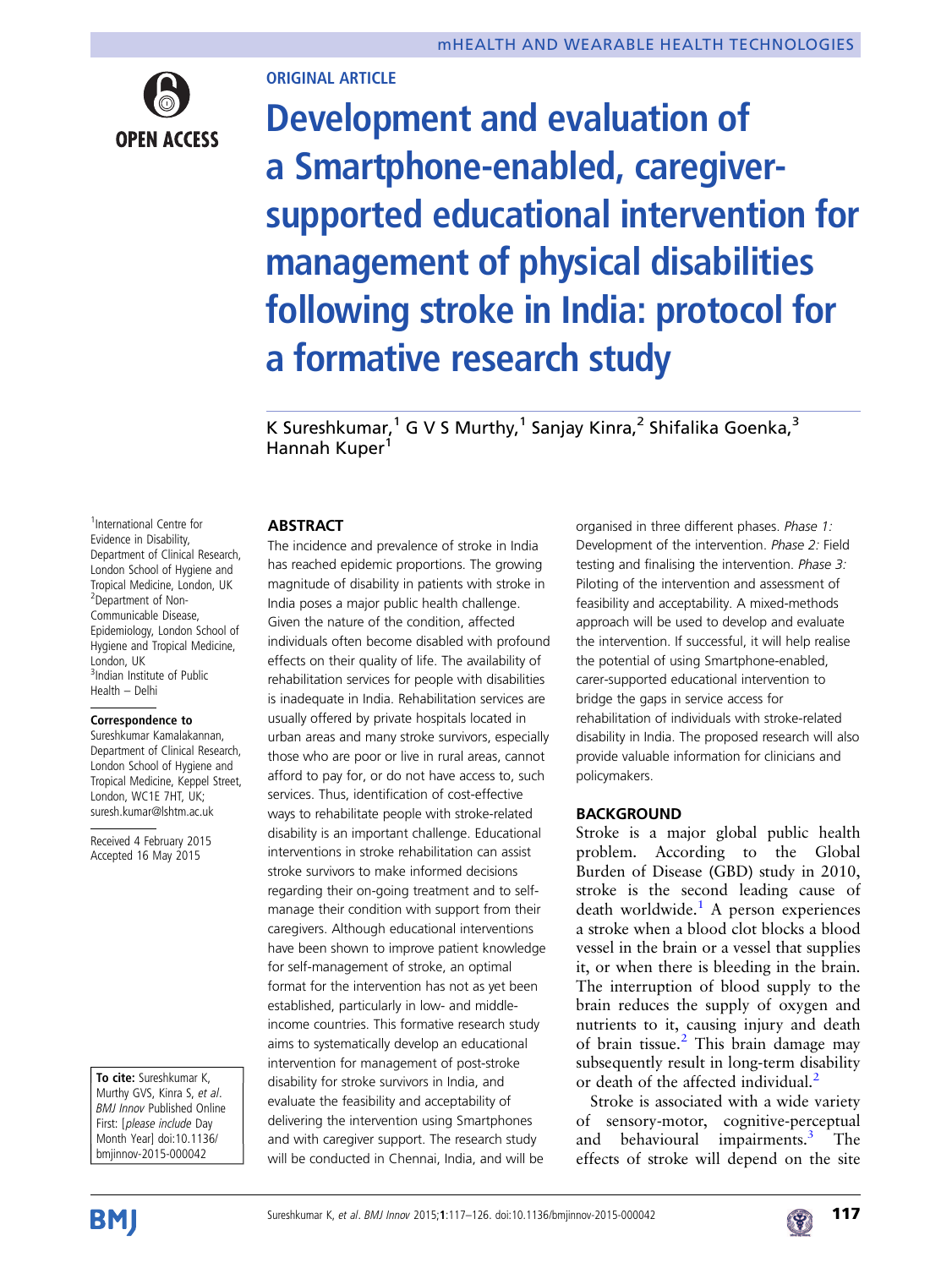of the brain lesion and severity of brain damage.<sup>[4](#page-8-0)</sup> In addition to the primary impairments following a stroke, secondary complications of stroke can also hamper the recovery process. $<sup>5</sup>$  $<sup>5</sup>$  $<sup>5</sup>$  The prognosis in stroke</sup> depends on the degree of primary impairments and secondary complications.<sup>[4](#page-8-0)</sup>

Disability is an umbrella term, covering impairments, activity limitations and participation restric-tions.<sup>[6](#page-8-0)</sup> Impairment following stroke may present as physical, mental or cognitive. Stroke impairment might limit the ability of the stroke survivor to independently perform his or her daily living activities (eg, difficulties in walking or communicating). $\frac{6}{5}$  $\frac{6}{5}$  $\frac{6}{5}$ Consequently, it might also restrict effective participation of the stroke survivor in his/her family and social roles.[7](#page-8-0) Disability following stroke depends on the degree of impairment (physical, mental, cognitive) as well as the personal and contextual environment of the affected individual. Most often, stroke survivors become disabled with profound effect on their quality of life.<sup>[8](#page-8-0)</sup>

The impact of disability following a stroke also affects the family of the stroke survivor.<sup>[9](#page-8-0)</sup> Adapting to the new role of a carer and adjusting to the sudden impact of stroke can be highly stressful for family members.<sup>[10](#page-8-0)</sup> The demand on caregivers increases tremendously, especially if the stroke survivor experi-ences severe disability.<sup>[11](#page-8-0)</sup> The rehabilitation needs of stroke survivors and their family will vary extensively based on the degree of impairment and the context in which they experience a stroke (eg, accessibility to stroke services family support etc)  $(7.9-12)$ stroke services, family support,  $etc$ ).<sup>[7](#page-8-0)</sup>

# REHABILITATION NEEDS OF STROKE SURVIVORS IN INDIA

Evidence from a literature review suggests that India is experiencing a silent epidemic of stroke.<sup>[13](#page-8-0)</sup> Prevalence rate of stroke in India is estimated to range from 84 to 262/100 000 in rural areas and 334 to 424/100 000 in urban areas. The incidence rate is 119–145/ 100 000 based on recent population based studies.<sup>[14](#page-8-0)</sup> The incidence and prevalence of stroke was observed to be higher in India, compared to the incidence and prevalence of stroke in high-income countries  $(HICs).<sup>13</sup>$  $(HICs).<sup>13</sup>$  $(HICs).<sup>13</sup>$  Unlike HICs, there is a dearth of information about the rehabilitation needs of people with dis-abilities following stroke in India.<sup>[14](#page-8-0)</sup> People with disabilities in general encounter tremendous environmental barriers in accessing rehabilitation services in India. $15$  Lack of policy initiatives for rehabilitation, inadequate rehabilitation resources and health professionals, lack of an accessible environment and stigma are some of the major barriers that persons with dis-ability experience in India.<sup>[16](#page-8-0)</sup> Taking into account the disability after stroke and the existing environmental barriers to rehabilitation, the needs of stroke survivors in India are expected to be substantial and diverse.

# REHABILITATION SERVICES IN INDIA

Rehabilitation services in India are usually hospitalbased and driven predominately by physiotherapists. Therapy inputs from other health professionals, such as occupational therapists and speech therapists, are hardly available to patients with stroke.<sup>17</sup> A recent study undertaken by the Public Health Foundation of India (PHFI) for the Ministry of Health and Family Welfare (MoHFW) has indicated a supply-demand gap of about 6 500 000 allied health professionals in India.[18](#page-8-0) Even the information needs of patients with stroke and their primary caregivers to self-manage their problems following stroke remain largely unfulfilled.[7](#page-8-0) Provision of rehabilitation services in India are usually limited to specialised hospitals located in urban areas, and many people, especially those who are poor or who live in rural areas cannot afford to pay for, or have limited access to, such services.<sup>[18](#page-8-0)</sup> When patients and caregivers travel long distances to obtain rehabilitation services, there is a huge financial implication and opportunity cost involved in accessing these services.[7](#page-8-0) Although the number of private rehabilitation facilities in India has increased, these are only accessed by a min-uscule proportion of the country's vast population.<sup>[19](#page-8-0)</sup> Owing to these reasons, most people with disabilities following stroke do not have access to rehabilitation services in India.<sup>[20](#page-8-0)</sup> The existing barriers to rehabilitation suggest that the rehabilitation needs of the stroke survivors in India remain largely unmet.

Given the context, it is imperative that stroke survivors and their caregivers are educated about stroke and the ways to manage post-stroke disability on their own. Educational intervention could assist stroke survivors and their families to access support services and to make informed decisions regarding their care. $21 22$ Educational interventions were found to improve patients' and carers' knowledge on the self-management of stroke.<sup>[23](#page-8-0)</sup>

A chronic condition such as stroke requires uninterrupted therapeutic care and constant monitoring during the entire continuum of recovery. $23$  In the absence of any organised stroke care services and with the limited resources for rehabilitation, Smartphone-enabled educational intervention for management of disability could be a strategy to meet the substantial rehabilitation needs of stroke survivors in India. $^{24}$  $^{24}$  $^{24}$  The evidence concerning the use of Smartphones in chronic disease care in India is finally emerging and the use of Smartphones in interventions to combat diseases such as diabetes, hypertension and cardiovascular diseases, is progressively being investigated. $25$  In some HICs, Smartphones are used to create awareness about the warning signs of stroke<sup>[26](#page-8-0)</sup> and also to aid rehabilitation of language and communication impairments following stroke. $27$  Adoption of this strategy could possibly reduce the barriers to access and availability of stroke rehabilitation services. It could also aid in efficient and sustained monitoring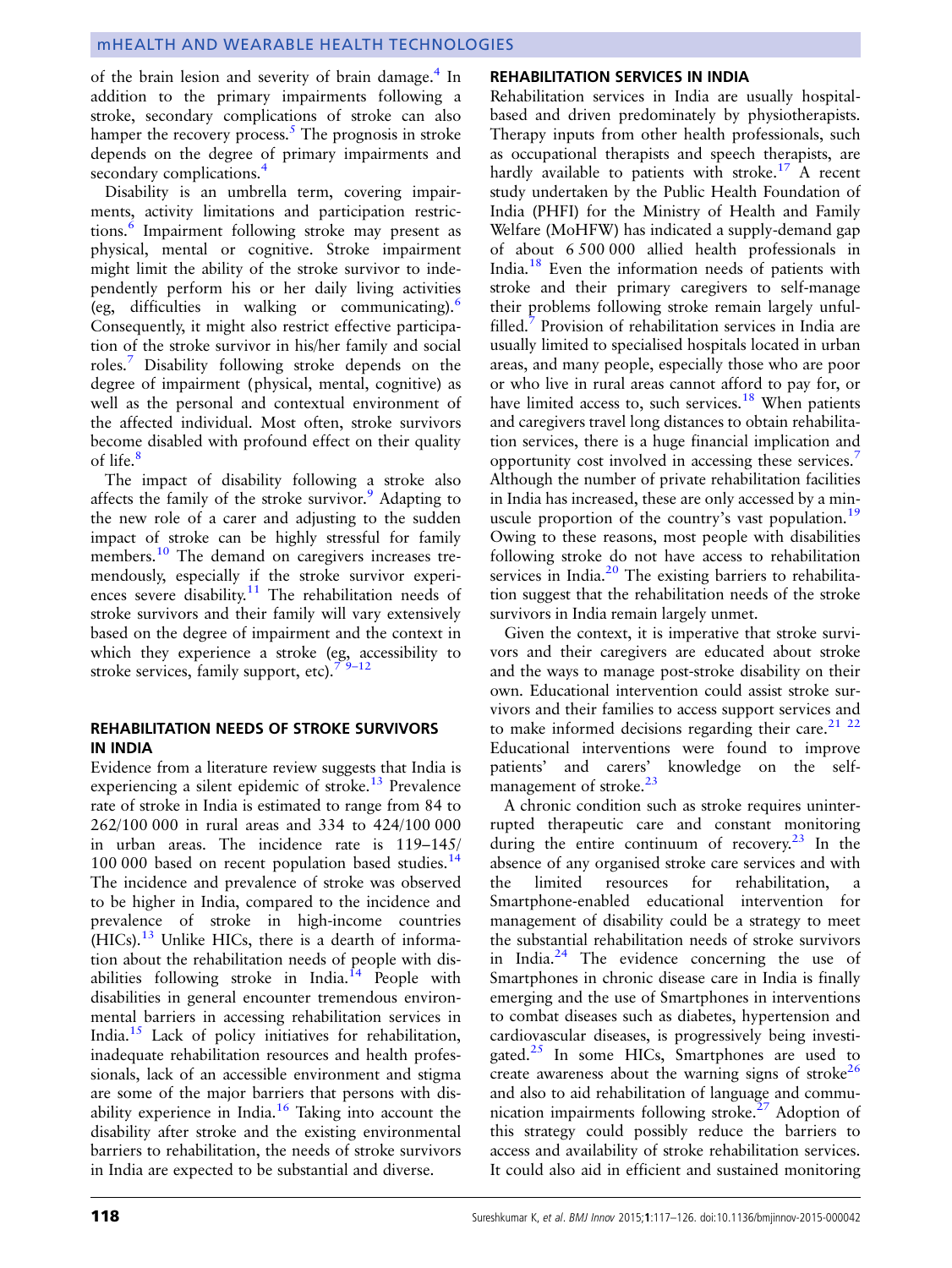of patient progress throughout the continuum of care. Thus, this study seeks to develop and evaluate a Smartphone-enabled carer-supported educational intervention for management of physical disabilities following stroke in India.

# OVERALL AIM AND STRATEGY OF THE STUDY

The aim of this study is to develop and evaluate a Smartphone-enabled, carer-supported education programme for stroke survivors in India. The purpose of this formative research is to systematically (conforming to the MRC framework<sup>28</sup>) develop an educational intervention for management of post-stroke disability for stroke survivors in India, and evaluate the feasibility and acceptability of delivering the intervention using Smartphones and with caregiver support.

This study will be conducted in three phases: (1) development of the intervention; (2) pre-testing of the intervention and stakeholder consultation; and (3) piloting of the intervention, and assessment of feasibility and acceptability. Processes and activities involved in each phase of the research study are explained using a flow chart in figure 1, and are described in detail below.

This study will apply mixed research methods in order to collect more comprehensive evidence and have a deeper understanding of the research problem. Mixed methods research encourages the use of multiple worldviews, and is a practical and natural approach to research pertaining to development of a complex intervention. $29$  It is premised on the idea that the use of quantitative and qualitative approaches in combination provides a better understanding of research problems than either approach alone. $30$ 

# PROPOSED STUDY DESIGN

#### Methods: phase 1: Development of the intervention

The overall objective of this phase is to develop a Smartphone-enabled, carer-supported education





intervention for stroke survivors to manage their poststroke disability. Research questions that will be answered in this phase along with the methods are detailed in [table 1](#page-3-0). At the end of phase I, a provisional Smartphone-enabled educational intervention for management of stroke-related disability will be developed for field testing and refinement. This provisional intervention will encompass the rehabilitation needs of patients with stroke and their caregivers identified in this formative phase.

#### Detailed methods for phase 1

## Study setting

Participants will be selected from hospitals within Chennai that provide treatment and rehabilitation services for stroke survivors, and that are willing to recruit participants for this phase. Hospitals that could be potential recruitment sites for this phase will be identified and contacted, and permission will be obtained. Chennai, with a population of over 9 million, is the capital city of the Indian state of Tamil Nadu. It is the biggest industrial and commercial centre in South India, and a major cultural, economic and educational centre in the country.

Participant inclusion criteria:

- 1. Participants with a recently diagnosed stroke (within the previous 6 weeks) as defined by the  $WHO;^{31}$
- 2. Aged  $\geq$ 18 years;
- 3. Presenting with minor and moderate stroke (ie, scoring 1–15, according to the National Institute of Health (NIH) stroke scale); $32-34$  $32-34$
- 4. Discharged from the hospitals (recruitment sites);
- 5. Residing at home with a primary caregiver.

Exclusion criteria:

- 1. Stroke survivors with severe communication problems identified using the NIH stroke scale;<sup>[32](#page-9-0)-34</sup>
- 2. Stroke survivors who cannot provide consent autonomously;
- 3. Those presenting with severe stroke (ie, scoring >15, according to the NIH stroke scale).  $32-34$  $32-34$

Survey of study participants using structured questionnaires

From the participants who meet the inclusion criteria, a purposive sample will be selected for the questionnaire survey.

- ▶ *Stroke survivors:* 50 participants admitted to hospital and then discharged within the previous 6 weeks.
- ▸ Primary caregivers of the stroke survivors: 50 participants.

This phase will have a pragmatic approach to participant recruitment. The initial recruitment will include all eligible participants. In the later stage, recruitment will be more focused on the potential subgroups of participants stratified by their age, gender and severity, for gaining a better understanding of their specific experiences and rehabilitation needs.

The purpose of this survey is to identify the various kinds of rehabilitation needs of stroke survivors, and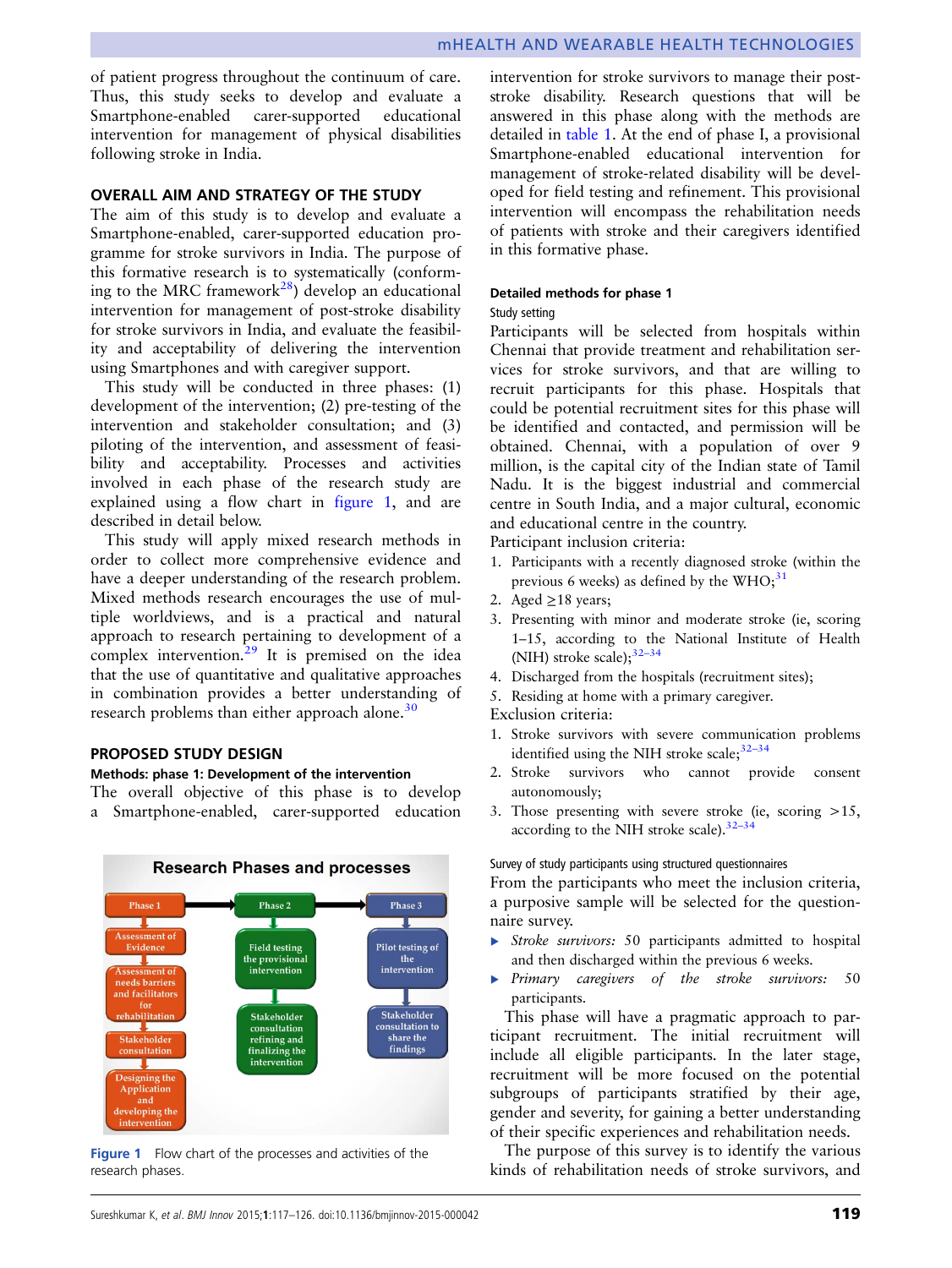# <span id="page-3-0"></span>mHEALTH AND WEARABLE HEALTH TECHNOLOGIES

# Table 1 Objectives, research questions and methods for phase I

| <b>Objectives</b>                                                                                                     | <b>Questions</b>                                                                                                                                                                                                                                                                                                                                                                                                                                                                                                                                                                                                                                                                                                                                                                                                                                                                                                                                                                                                                                                                                                                                                                 | <b>Methods</b>                                                                                                 |
|-----------------------------------------------------------------------------------------------------------------------|----------------------------------------------------------------------------------------------------------------------------------------------------------------------------------------------------------------------------------------------------------------------------------------------------------------------------------------------------------------------------------------------------------------------------------------------------------------------------------------------------------------------------------------------------------------------------------------------------------------------------------------------------------------------------------------------------------------------------------------------------------------------------------------------------------------------------------------------------------------------------------------------------------------------------------------------------------------------------------------------------------------------------------------------------------------------------------------------------------------------------------------------------------------------------------|----------------------------------------------------------------------------------------------------------------|
| Explore the experience of the stroke survivors<br>and their caregivers in accessing stroke<br>rehabilitation services | • What impact does a stroke cause in the life of a stroke<br>survivor, and his/her family and caregiver?<br>> How does an individual affected by stroke and his/her<br>family organise themselves to manage the effects of<br>stroke?<br>• What measures will stroke survivors and their caregivers<br>take in order to manage disability following stroke?<br>• What is the general understanding of the stroke survivor<br>and his/her caregiver about stroke rehabilitation?<br>> What kind of stroke rehabilitation services are generally<br>available to stroke survivors, from where and from whom?<br>At what phase of recovery are these rehabilitation services<br>available to stroke survivors?<br>> How do stroke survivors usually access stroke<br>rehabilitation services?<br>• What is the general perception of stroke survivors and<br>their caregivers on the quality of available rehabilitation<br>services?<br>> What are the difficulties faced by stroke survivors in<br>accessing rehabilitation services?<br>> What is the cost of obtaining stroke rehabilitation services<br>and what is the impact of this increased expenditure on<br>the family? | Survey using structured questionnaire<br>and in-depth interviews with stroke<br>survivors and their caregivers |
| Assess the information needs of patients with<br>stroke and their carers                                              | > What information do stroke survivors and the caregivers<br>need to manage disability following a stroke?<br>> What kind of information is available to them, from<br>where and from whom?<br>At what point of time or phase of recovery (acute,<br>post-acute, rehab, long-term care), is this information<br>available to them?<br>$\triangleright$ What is the quality of available information (regarding<br>correctness, relevance, reliability and understandability)?                                                                                                                                                                                                                                                                                                                                                                                                                                                                                                                                                                                                                                                                                                    | Survey using structured questionnaire<br>and in-depth interviews with stroke<br>survivors and their caregivers |
| Assess the rehabilitation needs of patients<br>with stroke                                                            | • What are the various kinds of disability experienced by<br>stroke survivors following stroke?<br>$\triangleright$ What are the various rehabilitation needs (physical,<br>psychological, social) of stroke survivors and their<br>caregivers?<br>$\triangleright$ What kinds of rehabilitation services are required to<br>address the needs of stroke survivors and their caregivers?<br>> What kind of rehabilitation services would enable stroke<br>survivors to be functionally independent following stroke?                                                                                                                                                                                                                                                                                                                                                                                                                                                                                                                                                                                                                                                             | Survey using structured questionnaire<br>and in-depth interviews with stroke<br>survivors and their caregivers |
| Assess the barriers and facilitators for<br>rehabilitation of stroke survivors                                        | $\triangleright$ What are the present policies and programmes for<br>rehabilitation of persons with disabilities especially<br>following stroke?<br>How are these rehabilitation policies and programmes<br>implemented? Are there adequate resources (human<br>resources, material and financial resources) for<br>rehabilitation of stroke survivors?<br>• How are these rehabilitation services delivered to stroke<br>survivors?<br>$\triangleright$ What are the constraints in providing rehabilitation<br>services to stroke survivors?<br>> What can be done to address these constraints?<br>> What are the facilitating factors for provision of<br>rehabilitation services for stroke survivors?                                                                                                                                                                                                                                                                                                                                                                                                                                                                      | In-depth interviews with health<br>professionals providing stroke<br>rehabilitation services in hospitals      |
| Assess the experience and comfort of the<br>stroke survivors and their caregivers in using<br>Smartphone technology   | $\blacktriangleright$ Has the stroke survivor and/or caregiver ever used a<br>Smartphone?<br>> What was their experience in using Smartphone<br>technology?<br>> How long and for what purpose were they using the<br>Smartphone?<br>• What abilities are essential/required to use a Smartphone<br>comfortably?<br>> Will a Smartphone-enabled carer-supported education<br>programme be useful for stroke survivors?                                                                                                                                                                                                                                                                                                                                                                                                                                                                                                                                                                                                                                                                                                                                                           | In-depth interviews with stroke survivors<br>and their caregivers                                              |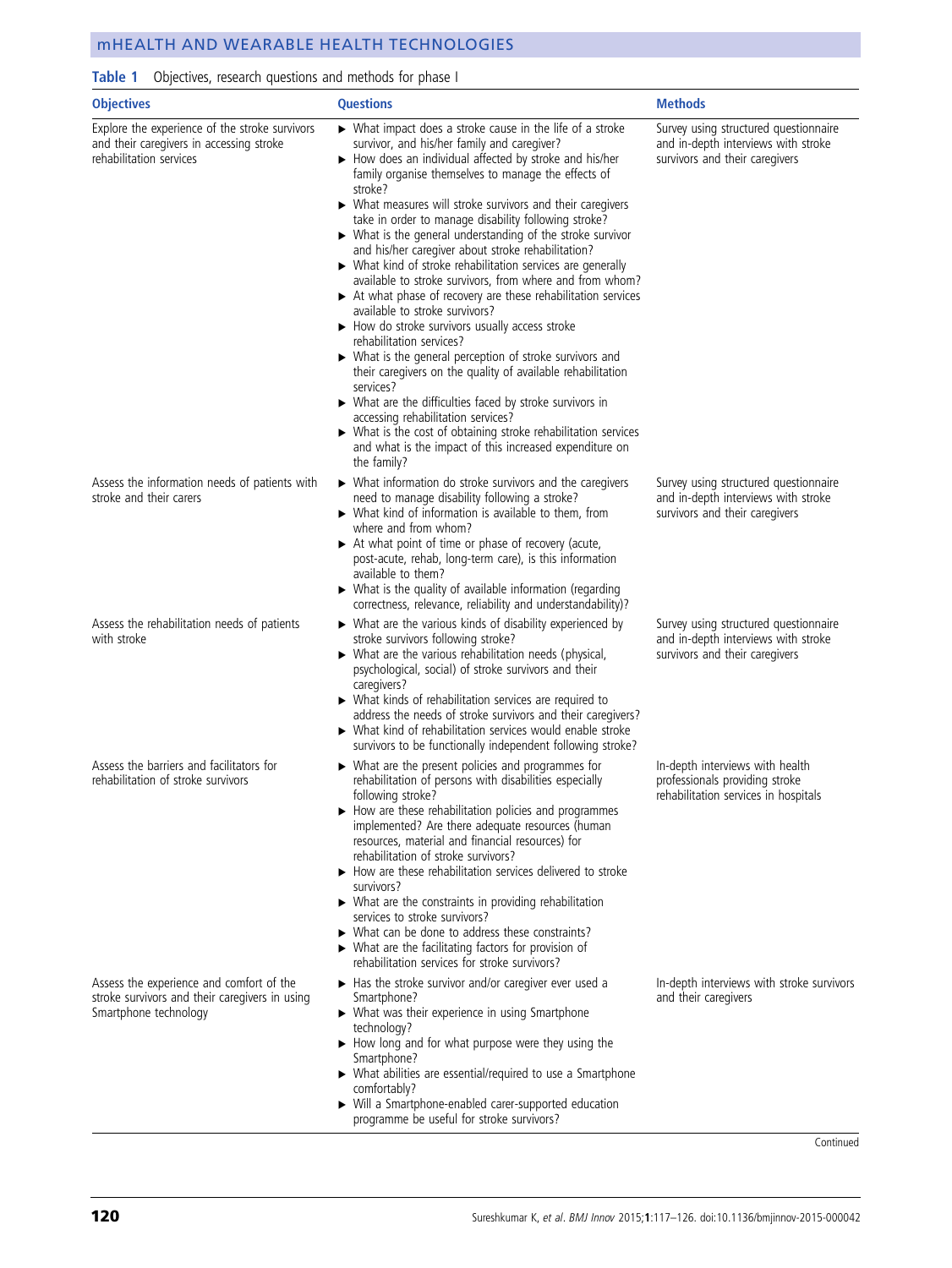#### Table 1 Continued Objectives and the contract of the contract of the contract of the contract of the contract of the contract of ▸ What are the advantages and disadvantages of such interventions? Recommendations for action  $\rightarrow$  What are the potential rehabilitation strategies to facilitate functioning, participation and independent living among stroke survivors? ▸ What are the resources required to implement the rehabilitation strategy? ▸ Is the strategy feasible and sustainable? How can the proposed rehabilitation strategy be implemented and made sustainable? What could be the potential barriers/problems for implementation? What are the possible solutions to address the implementation barriers? In-depth interviews with health professionals providing stroke rehabilitation services in hospitals

the barriers and facilitators encountered by stroke survivors to access stroke rehabilitation services.

# Study participants—in-depth interviews

From the participants selected for the survey, a subsample will be selected for in-depth interviews, including:

- $\blacktriangleright$  10–15 stroke survivors;
- ▶ 10–15 primary caregivers of stroke survivors.

The purpose of the in-depth interviews is to gain detailed understanding of the experiences of the stroke survivors in relation to accessing stroke rehabilitation services and their rehabilitation needs following stroke. Participants will be asked about their experiences of accessing stroke rehabilitation services, their rehabilitation needs, and about the barriers and facilitators to rehabilitation in various domains of their daily life, such as self-care, mobility and homemanagement; and leisure, social and vocational activities.

In addition, a purposefully selected sample of 8–10 health professionals from different rehabilitation disciplines (eg, rehabilitation medicine, neurology, physiotherapy, occupational therapy, speech therapy) will be selected and interviewed in depth. The purpose is to understand the perspective of the health professionals about provision of stroke rehabilitation services. This will include their understanding about the barriers and facilitators to accessing stroke rehabilitation services, their knowledge about the existing Smartphone-based health interventions, and their attitudes and opinions about the use of a Smartphone enabled, care-supported education programme for domiciliary stroke rehabilitation.

The in-depth interview process will end when the collection of new qualitative information does not shed any further light on the issue under investigation (saturation point). If the interviews with the proposed number of participants do not reach a saturation point, additional interviews will be conducted until saturation.

An investigator will administer the questionnaire verbally and will be conducting the interviews in

English or Tamil, whichever is suitable for the respondents. The interviews for stroke survivors and their primary caregivers will take place at their homes. For the health professionals, the in-depth interviews will take place at their respective hospitals. Interviews and discussions will be conducted in a secluded area so that participants' privacy and confidentiality is assured. All the interviews will be tape recorded.

#### Study tools

Separate questionnaires and topic guides will be developed for stroke survivors, their primary caregivers and health professionals, and pilot-tested before starting the study. The tools will be revised accordingly after the pilot-testing. The questionnaire will predominantly include close-ended questions with scaled responses. The questionnaire will be developed based on the WHO-Disability Assessment Schedule  $(WHODAS)$ ,<sup>[35](#page-9-0)</sup> and also from tools used in previous studies.<sup>[36](#page-9-0)</sup> The in-depth interviews will have specific topic guides with open-ended questions and prompts.

#### Informed written consent

All eligible participants will be informed about the study, and written consent will be obtained from those who are willing to participate. Stroke survivors who are discharged from the hospital (within a 6-week window prior to the study) and their caregivers will be identified using the hospital discharge records and contacted over the phone. The purpose and processes of the study will be explained to the participants and consent will be obtained from potential participants in person.

#### Analysis

#### Quantitative analysis of questionnaire survey data

Investigators will use STATA V.13.0 (StataCorp 2013. Stata Statistical Software: Release 13. College Station, Texas: StataCorp LP, USA) for analysis of data from the questionnaire schedule. Data will be double entered and compared, to detect and correct any errors that might have occurred during the data entry. The questionnaire schedule will have specific domains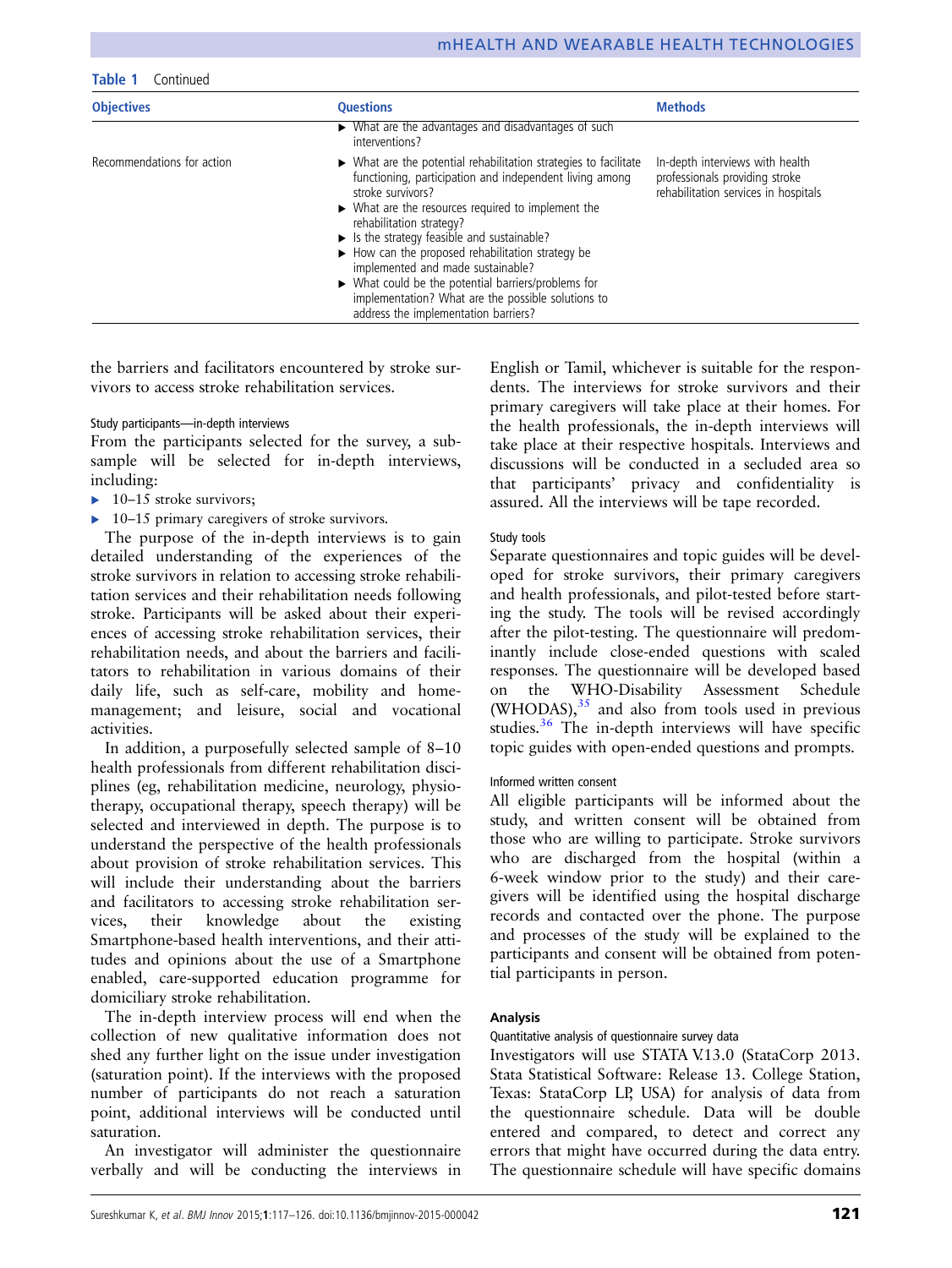of interest. The descriptive frequencies, and 95% CI for each of these domains will be calculated.

# Qualitative analysis of in-depth interviews

# Transcribing qualitative data

Transcribing will be carried out to produce a written version of the interview. It is a full 'script' of the interview.[30](#page-9-0) Hand written interview notes will be documented in detail on the same day in order to avoid losing information. Tape-recorded information from the in-depth interviews of study participants will be fully transcribed verbatim within 3–5 days after the interviews. Consideration will be given to how certain things were communicated, and to the context, feelings and meanings, while transcribing. Punctuation marks and techniques such as underlining, marking with symbols, using upper case lettering, underlining and emboldening during the transcribing process, will be used during analysis. Each transcribed interview will be reviewed as soon as possible and before the next interview in order to incorporate any interesting findings into the next interview, and to explore them further. Investigators will use the framework approach to carry out the qualitative analysis. The transcribed data will be analysed using the following steps:

- A. Familiarisation with the data;
- B. Identifying a thematic framework;
- C. Indexing;
- D. Charting;
- E. Mapping and interpretation.

Results of the analysis will inform the design and development of the intervention. The overall framework of the intervention package will be finalised after the formative phase.

#### Triangulation of information—stakeholder participatory workshops

Findings from the systematic reviews and the formative work (phase I) will be shared during a participatory consultation workshop with 8–10 key stakeholders (stroke survivors, primary caregivers, health professionals, and disability and rehabilitation experts) who will be selected for the study. Such workshops will be conducted at the end of each phase of the research (3-workshops in total). The purpose of the workshop is to facilitate triangulation of the information obtained from each phase and to reach a decision on the best content for the intervention. The participatory consultation workshops will be organised to bring in the key stakeholders together to seek their opinions, extract their knowledge and to decide on the best content for the intervention in a collaborative and creative environment.

#### Integrating the content of the education intervention with the Smartphone

The educational intervention developed during the formative phase of the research will be transformed into a Smartphone-enabled intervention. This process

will enable stroke survivors and their caregivers to use a Smartphone to access the intervention. The steps involved in developing the Smartphone enabled education programme are as follows

- 1. The content of the stroke education intervention (eg, positioning techniques, pressure relief procedures, selfcare tasks, functional ambulation and exercises) will be converted into an animated or an illustrated (using patient demonstration) video version.
- 2. The digitised animated/video version of the stroke education intervention will be uploaded onto a Smartphone using an appropriate (Android/Windows) application platform. This will enable the participants to access the educational intervention package using the Smartphone. If there are any operation problems in uploading or technical issues with the Smartphone application, the digitised video clips will be transferred onto a specific folder that contains videos in the Smartphone.
- 3. Once the stroke education intervention is uploaded onto the Smartphone, the Smartphone-enabled educational intervention will be ready for use by the participants.

# PHASE II METHODS

# Phase II: Pre-testing of the intervention and stakeholder consultation

#### Field testing of the intervention

The provisional Smartphone-enabled intervention package will be field tested with a subsample of 30 adult stroke survivors and their caregivers. For this, a subsample of stroke survivors and their caregivers will be purposively identified from phase 1 survey respondents, excluding those who were part of the in-depth interview process. The Smartphone loaded with the intervention will be provided to the participants to be used at home for 2 weeks. Primary caregivers of stroke survivors selected for this phase will be asked to support the stroke survivors in accessing the intervention from the Smartphone.

#### Direct observation during field-testing

Utilisation of the Smartphone-enabled intervention and the support provided by the caregivers to the stroke survivors will be assessed by an Occupational Therapist (SK) using direct observation techniques during this phase. The main purpose of using a direct observation technique in this phase is to triangulate and affirm the information provided by the participants during phase 1. Some of the key issues that will be assessed during the direct observation include:

- A. Relevance and comprehensibility of the intervention;
- B. Operational difficulties of the participants in using the Smartphone;
- C. User-friendliness of the intervention;
- D. Technical issues in the Smartphone;
- E. Training needs in order to access the intervention from the Smartphone.

An observation checklist will be developed and used to assess these key issues during field-testing. The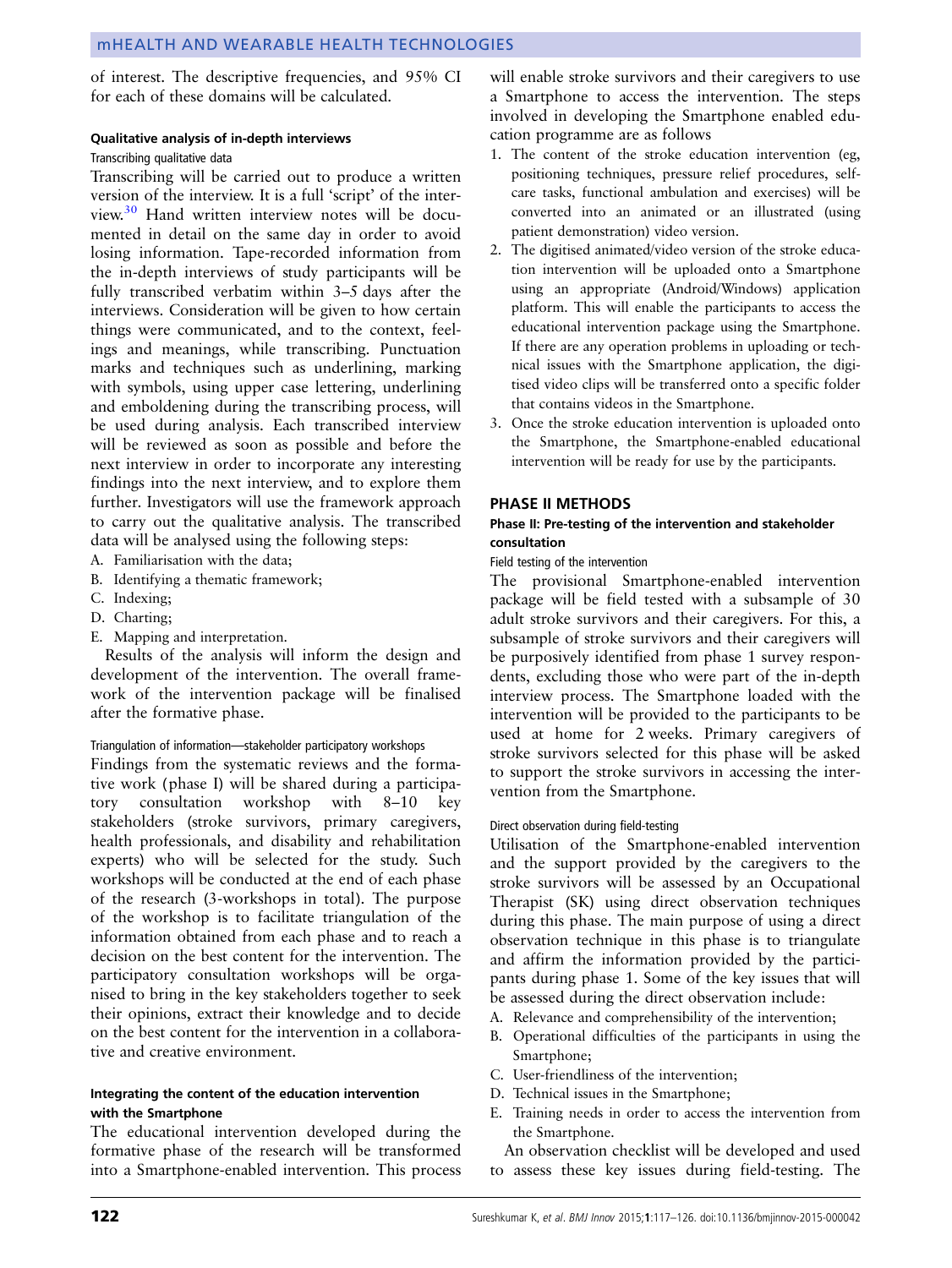outcome of the field-testing will inform the development of a finalised version of a completely illustrated, pictorial training manual (user-friendly even for participants with low literacy level) explaining the operation of the Smartphone to access the intervention.

Stakeholder consultation: refinement of the educational intervention

The outcomes of the field testing phase will be shared with the key stakeholders for their feedback and recommendations during the second participatory consultation workshop. The objective of this workshop is to consult with stakeholders about the feasibility of the intervention, receive feedback and refine the intervention, as recommended by the stakeholders. The consultation workshop will be a participatory process as described above. Recommendations from the stakeholder consultations will be used to refine the intervention package for the pilot phase.

## Phase III: Piloting of the intervention and assessment of feasibility and acceptability

The objective of this pilot phase is to implement the intervention, and evaluate the feasibility and acceptability of the intervention. This phase will be carried out as a pilot study, which will provide useful information to plan a large scale RCT of the intervention in the future.

# PHASE III: METHODS

# Participants and eligibility criteria

Participants with a primary diagnosis of stroke will be recruited from VHS hospital in Chennai, India.

The inclusion criteria will be:

- Adults  $\geq$  18 years;
- ▸ Recent diagnosis of first ever stroke—as defined by the  $WHO<sup>31</sup>$  $WHO<sup>31</sup>$  $WHO<sup>31</sup>$  within 3–6 weeks prior to the recruitment;
- $\triangleright$  Severity of stroke, mild and moderate (score 1–15, according to the NIH stroke scale); $32-34$  $32-34$
- ▸ Stroke survivor medically stable (reaching a point in medical treatment where life-threatening problems following stroke have been brought under control);
- ▸ Post-stroke functional status of the stroke survivor: requiring assistance of one person to perform basic activities of daily living including transfers, self-care and mobility;
- ▸ Stroke survivor residing with a primary caregiver (family member) at home.
- The exclusion criteria will be
- ▶ Participants with NIH score >15;
- ▸ Severe cognitive difficulties (NIH stroke scale components for cognition); $34$
- ▶ Severe communication problem;
- ▸ Severe comorbidities (severe psychiatric illness, hearing loss, vision loss);
- ▸ Stroke survivor functionally dependent due to preexisting conditions;
- ▸ Stroke survivor who does not have a primary caregiver;
- ▸ Stroke survivors who are unwilling/unable to adhere to the study protocol;
- ▸ Participants who do not qualify the training requirements (operation of Smartphone).

Eligibility assessment using NIH stroke scale will be conducted by the investigator to identify participants to be recruited for this pilot study.

## Participant recruitment for the pilot study

Participants for the pilot study will be recruited after their hospital discharge. Information about participants who are discharged from the hospital (in the past 3– 6 weeks) will be retrieved from hospital records. An eligibility assessment will be completed within 2 weeks after identification of the participant from the hospital records. Participants identified for the piloting will be identified and contacted by phone. They will be informed about the purpose and processes of the study. If a participant is interested, written informed consent from the participant will be obtained in person. Consent procedures will be completed at the participant's home.

# Participants for the pilot study

A total of 30–40 participants will be recruited from VHS hospital in Chennai for the pilot phase. The admission rate of stroke survivors in this hospital is 3–4/weeks. Given the hospital admission rate, it will take 4–5 months to recruit 30–40 participants who will meet the eligibility criteria for this phase.

#### Intervention procedure

The Smartphone uploaded with the intervention will be provided to the participants and we will show the stroke survivors and their caregivers how to use the Smartphone-enabled intervention. If the stroke survivor requires assistance, their caregivers will be encouraged to support them in using the intervention. The participants will be introduced to the intervention during initial home-visit. A structured training session for the stroke survivors and their caregivers on using the Smartphone-enabled intervention will be provided. The structured training will include:

- A. Introduction to the Smartphone-enabled intervention.
- B. Accessing the educational intervention package using the smart-phone application.

The finalised manual for Smartphone operation to access the intervention will be used during this training. A copy of the finalised Smartphone operation manual will be provided to the study participants for use at home. An occupational therapist (SK) will also assess whether the participants are able to use the Smartphone application (hands-on) appropriately during the training. An errorless attempt to retrieve the required part of the intervention from the Smartphone for more than three attempts will be considered to be successful training.

After successful training, the Smartphone enabled educational intervention package will be provided to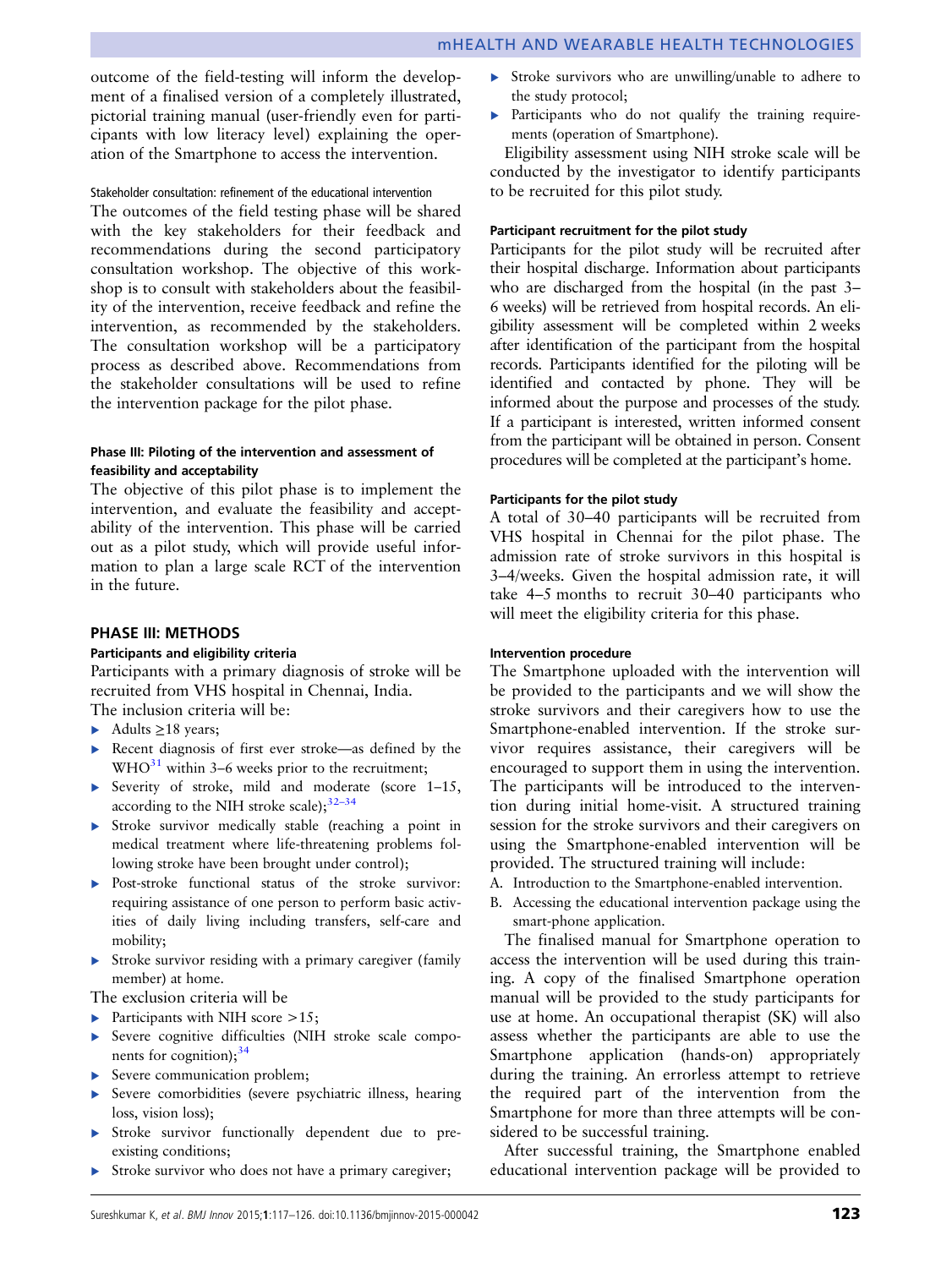## mHEALTH AND WEARABLE HEALTH TECHNOLOGIES

the participants for use at their home for the next 4 weeks. Participants will also be encouraged to contact the study leader (SK) if they have any concerns regarding Smartphone operation during these 4 weeks.

#### Assessment of outcomes

The primary outcomes of the pilot phase will be the feasibility and acceptability of the intervention. In addition to these outcomes, assessment of outcomes relating to the extent of disability and independence in activities of daily living will be carried out using the Modified Rankin scale  $37$  and Barthel Index,  $38$  respectively. Assessment of these outcomes will inform the feasibility of using these outcome assessment tools for future trials of the intervention. Details of the outcome assessment of phase 3 are explained in table 2.

#### Analysis plan for the pilot phase

STATA will be used for analysis of the data in the pilot phase. Outcomes measuring the difference in proportions will be analysed using the  $\chi^2$  test or Fisher's exact test. Outcomes measuring the difference in

means will be analysed using the paired student t test or Wilcoxon matched pairs signed rank-sum test. Multivariate analysis using logistic regression techniques will also be conducted. To adjust for the imbalances in baseline characteristics, stratified analysis will be conducted or Mantel-Haenzel method will be used in the analysis.

## Stakeholder workshop

The study findings will be shared during the final stakeholder workshop at the end of the pilot testing (phase 3).

#### Expected outcomes of this research study

This study seeks to develop and evaluate a Smartphone-enabled carer-supported educational intervention for management of post-stroke disability in India. Empirical exploration of this strategy will provide information on pragmatic solutions required to address the growing needs due to stroke disability in India and in other resource constrained settings. This research will provide an opportunity to develop

Table 2 Details of the outcome assessment for the pilot testing phase

| <b>Outcomes</b>        | <b>Description</b>                                                                                                                                                                                                                                                                                         |
|------------------------|------------------------------------------------------------------------------------------------------------------------------------------------------------------------------------------------------------------------------------------------------------------------------------------------------------|
| Feasibility            | A list of indicators will be developed during the pilot phase of the research study to assess feasibility of the intervention. This will<br>include<br>Feasibility of recruitment:                                                                                                                         |
|                        | Time taken to recruit the proposed number of participants                                                                                                                                                                                                                                                  |
|                        | Proportion of eligible participants identified                                                                                                                                                                                                                                                             |
|                        | Proportion of participants who consented in relation to participants who are eligible                                                                                                                                                                                                                      |
|                        | Reasons for exclusion<br>Training:                                                                                                                                                                                                                                                                         |
|                        | Number of participants successfully trained from the number of participants recruited for training                                                                                                                                                                                                         |
|                        | Time taken for training by participants in different age-group, stroke severity and other factors (eg, experience of using a<br>Smartphone)                                                                                                                                                                |
|                        | Training needs of participants in different age-groups, stroke severity and other factors<br>Study processes:                                                                                                                                                                                              |
|                        | An in-built mechanism will be configured onto the Smartphone application to monitor the use of the intervention by participants.<br>These indicators include:                                                                                                                                              |
|                        | Proportion of participants ever using the application                                                                                                                                                                                                                                                      |
|                        | Proportion of participants using the application every week                                                                                                                                                                                                                                                |
|                        | Proportion of participants using the application every day                                                                                                                                                                                                                                                 |
|                        | Proportion of participants using it for more than 1 h                                                                                                                                                                                                                                                      |
|                        | Proportion of participants requiring carer support                                                                                                                                                                                                                                                         |
|                        | Proportion of participants and carers successfully trained in using the application                                                                                                                                                                                                                        |
|                        | Proportion of participants accessing specific contents from the intervention                                                                                                                                                                                                                               |
|                        | Proportion of participants contacting the trainer/investigator for support                                                                                                                                                                                                                                 |
|                        | Proportion of participants adhering to study protocol                                                                                                                                                                                                                                                      |
|                        | Reasons for non-adherence<br>Follow-up:                                                                                                                                                                                                                                                                    |
|                        | Number of drop-outs                                                                                                                                                                                                                                                                                        |
|                        | Reasons for dropping out                                                                                                                                                                                                                                                                                   |
| Acceptability          | During the follow-up at the end of 4 weeks, a patient experience assessment will be conducted in order to understand the reasons<br>for adherence or non-adherence, using a small questionnaire that will be developed for this purpose, soon after the end of phase 2<br>(once the intervention is ready) |
| Functional<br>outcomes | Extent of disability-Modified Rankin Scale<br>Activities of daily living-Barthel Index                                                                                                                                                                                                                     |
|                        |                                                                                                                                                                                                                                                                                                            |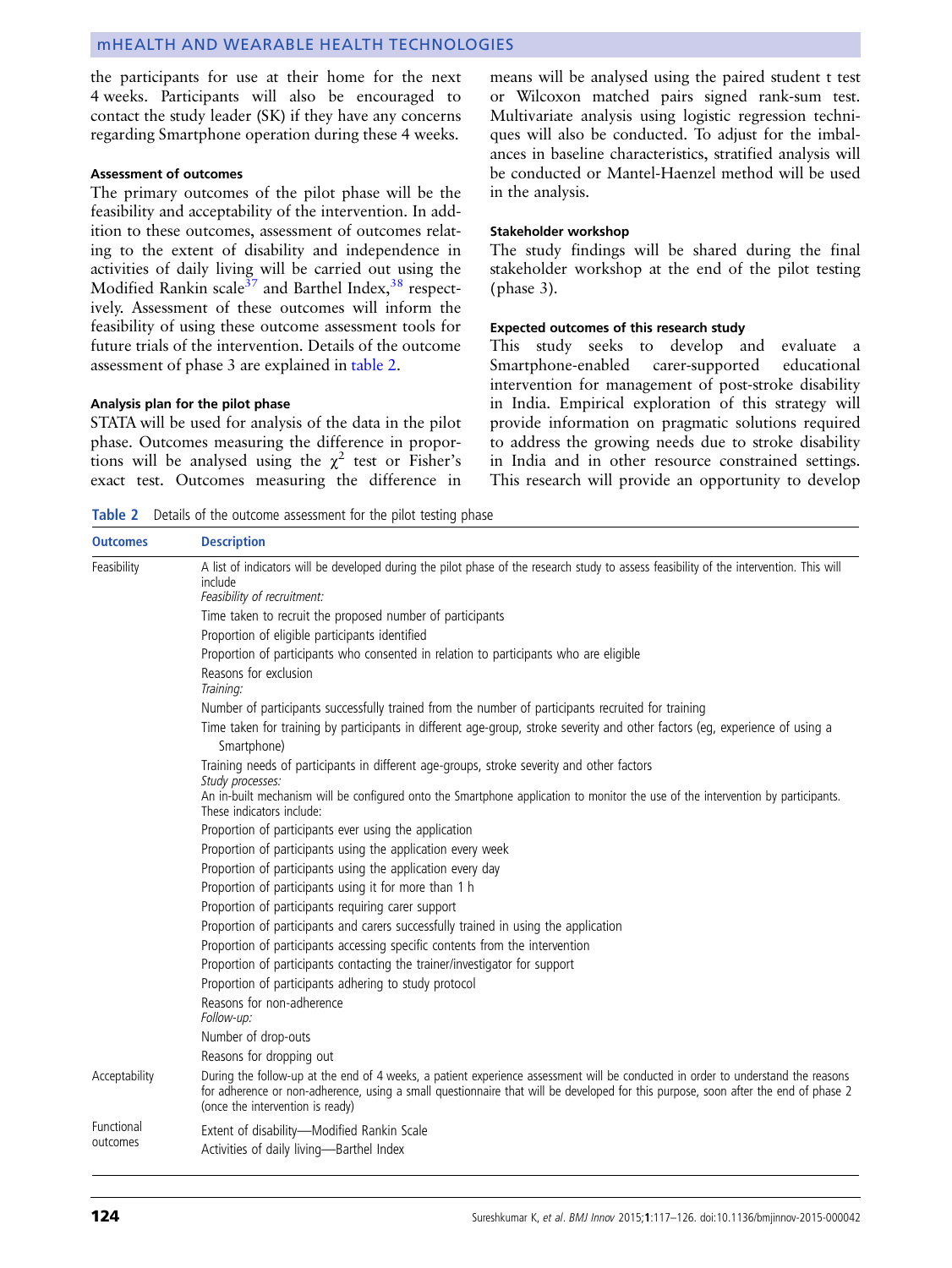<span id="page-8-0"></span>a patient-centred educational intervention for management of post-stroke disability that is relevant to the context of low- and middle-income countries. Findings from the research will also provide valuable information about the resources required to deliver such interventions in resource-constrained settings.

Acknowledgements This work was supported by a Wellcome Trust Capacity Strengthening Strategic Award to the Public Health Foundation of India and a consortium of UK universities. The authors thank Wellcome Trust and Public Health Foundation of India for funding the research study and also the student who undertook the research study as a part of his doctoral study at the London School of Hygiene and Tropical Medicine. The authors thank the ethics committee of the London School of Hygiene and Tropical Medicine, PHFI-Indian Institute of Public Health— Hyderabad, and The Voluntary Health Services Hospital for granting scientific and ethics approval to conduct this research study. The authors thank Professor John Porter and Dr Solomon Salve and Professor Pat Doyle from LSHTM, Dr Audrey Prost from UCL, Dr Henry Prakash from Christian Medical College, Vellore, and Dr BR Shamanna from School of Medical Sciences, University of Hyderabad, for their valuable inputs in refining the research study design and methods.

Contributors SK conceived and designed the study, and drafted the manuscript. GVSM and HK played a crucial role in conception of the research study and provided substantial guidance in designing the research study. SK and SG provided scientific and methodological advice, related to conception and designing of the research study.

Funding Wellcome Trust—Public Health Foundation of India Capacity strengthening grant.

Competing interests None declared.

Ethics approval London School of Hygiene and Tropical Medicine, Public Health Foundation of India and Hospital Ethics Committee (VHS Hospital).

Provenance and peer review Not commissioned; internally peer reviewed.

Data sharing statement This is only a protocol of a formative research study and we are in the process of data collection at present.

Open Access This is an Open Access article distributed in accordance with the terms of the Creative Commons Attribution (CC BY 4.0) license, which permits others to distribute, remix, adapt and build upon this work, for commercial use, provided the original work is properly cited. See: [http://creativecommons.org/licenses/by/4.0/](http://dx.doi.org/10.1016/j.bbadis.2009.09.003)

#### **REFERENCES**

- 1 Strong K, Mathers C. Chapter 19. The global burden of stroke. In: Mohr JP, Wolf PA, Grotta JC, et al., eds. Stroke. 5th edn. Elsevier Saunders, 2011:279–89.
- 2 Sims NR, Muyderman H. Mitochondria, oxidative metabolism and cell death in stroke. [Biochim Biophys Acta](http://dx.doi.org/10.1161/01.STR.25.9.1877) 2009;1802:80–91.
- 3 Langton Hewer R, Tennant A. The epidemiology of disabling neurological disorders. In: Greenwood RJ, Barnes MP, McMillan TM, Ward CD eds. Handbook of neurological rehabilitation. Psychology Press, 2003:5–14.
- 4 Heros R. Stroke: early patho-physiology and treatment. Summary of the Fifth Annual Decade of the Brain Symposium. [Stroke](http://dx.doi.org/10.1161/01.STR.27.3.415) 1994;25:1877–81.
- 5 Davenport RJ, Dennis MS, Wellwood I, et al. Complications after acute stroke. [Stroke](http://dx.doi.org/10.1097/PHM.0b013e31823d4df7) 1996;27:415–20.
- 6 WHO. The international classification of functioning, disability and health. Geneva, Switzerland: World Health Organization, 2001.
- 7 WHO & World Bank. World Report on Disability. Geneva, Switzerland: World Health Organization, 2011.
- 8 Cerniauskaite M, Quintas R, Koutsogeorgou E, et al. Quality-of-life and disability in patients with stroke. [Am J Phys](http://dx.doi.org/10.7748/ns2011.09.26.2.39.c8707) [Med Rehabil](http://dx.doi.org/10.7748/ns2011.09.26.2.39.c8707) 2012;91(13 Suppl 1):S39–47.
- 9 Gillespie D, Campbell F. Effect of stroke on family carers and family relationships. [Nurs Stand](http://dx.doi.org/10.1161/01.STR.26.5.843) 2011;26:39-46.
- 10 Anderson C, Linto J, Stewart-Wynne EG. A population-based assessment of the impact and burden of caregiving for long-term stroke survivors. [Stroke](http://dx.doi.org/10.1093/geronj/45.5.P181) 1995;26:843-9.
- 11 Schulz R, Visintainer P, Williamson G. Psychiatric and physical morbidity effects of caregiving. [J Gerontol](http://dx.doi.org/10.1037/0882-7974.3.2.131) 1990;45:181-91.
- 12 Schulz R, Tompkins CA, Rau MT. A longitudinal study of psychosocial impact of stroke on primary support persons. [Psychol Aging](http://dx.doi.org/10.1016/S1474-4422(09)70025-0) 1988;3:131–41.
- 13 Feigin VL, Lawes CM, Bennett DA, et al. Worldwide stroke incidence and early case fatality reported in 56 population-based studies: a systematic review. *[Lancet Neurol](http://dx.doi.org/10.5853/jos.2013.15.3.128)* 2009;8:355-69.
- 14 Pandian JD, Sudhan P. Stroke epidemiology and stroke care services in India. *[J Stroke](http://dx.doi.org/10.4103/2249-4863.94458)* 2013;15:128.
- 15 Kumar SG, Roy G, Kar SS. Disability and rehabilitation services in India: Issues and challenges. *[J Fam Med Primary](http://dx.doi.org/10.4103/0970-0218.42066)* [Care](http://dx.doi.org/10.4103/0970-0218.42066) 2012;1:69-73.
- 16 Kumar SG, Das A, Soans SJ. Quality of rehabilitation services to disabled people in a rural community of Karnataka. *[Indian J](http://dx.doi.org/10.1161/STROKEAHA.107.496869)* [Community Med](http://dx.doi.org/10.1161/STROKEAHA.107.496869) 2008;33:198–200.
- 17 Khadilkar SV. Neurology—the scenario in India. J Assoc Physicians India 2012;60:42–4.
- 18 Public Health Foundation of India (PHFI). Redefining India's health service delivery paradigm: from paramedics to allied health professionals: landscaping the journey and way forward. Public Health Foundation of India, 2012.
- 19 Pandian JD, Srikanth V, Read SJ, et al. Poverty and stroke in India: a time to act. [Stroke](http://dx.doi.org/10.4103/0976-3147.91923) 2007;38:3063–9.
- 20 Kumar H, Gupta N. Neurological disorders and barriers for neurological rehabilitation in rural areas in Uttar Pradesh- a Cross Sectional Study. [J Neurosci Rural Pract](http://dx.doi.org/10.1080/09638280500534952) 2012;3:12–16.
- 21 World Bank. Human development unit south Asia region. People with disabilities in India: from commitments to outcomes. World Bank, 2007.
- 22 Jones F. Strategies to enhance chronic disease self-management: how can we apply this to stroke? [Disabil Rehabil](http://dx.doi.org/10.2471/BLT.11.099820) 2006;28:841-7.
- 23 Dreeben-Irimia O. Patient education in rehabilitation. Sudbury, MA: Jones and Bartlett Publishers, 2010.
- 24 Fearon P, Langhorne P, Early Supported Discharge Trialists. Services for reducing duration of hospital care for acute stroke patients. Cochrane Database Syst Rev 2012;9:CD000443.
- 25 Lewis T, Synowiec C, Lagomarsino G. E-health in low- and middle-income countries: findings from the Centre for Health Market Innovations. [Bull World Health Organ](http://dx.doi.org/10.5853/jos.2014.16.2.86) 2012;90:332-40.
- 26 Dubey D, Amritphale A, Sawhney A, et al. Smart phone applications as a source of information on stroke. *[J Stroke](http://dx.doi.org/10.5853/jos.2013.15.3.135)* 2014;16:86–90.
- 27 Nam HS, Park E, Heo JH. Facilitating stroke management using Modern Information Technology. *[J Stroke](http://dx.doi.org/10.1136/bmj.a1655)* 2013;15:135–43.
- 28 Craig N, Dieppe P, Macintyre S, et al. Developing and evaluating complex interventions: the new Medical Research Council guidance. [BMJ](obssr.od.nih.gov/pdf/qualitative.pdf) 2008;337:a1655.
- 29 Creswell JW, Klassen AC, Clark VLP, et al. Best practices for mixed methods research in health sciences. Commissioned by Office of Behaviour and Social Sciences Research (OBSSR) National Institute of Health (NIH), November 2010.